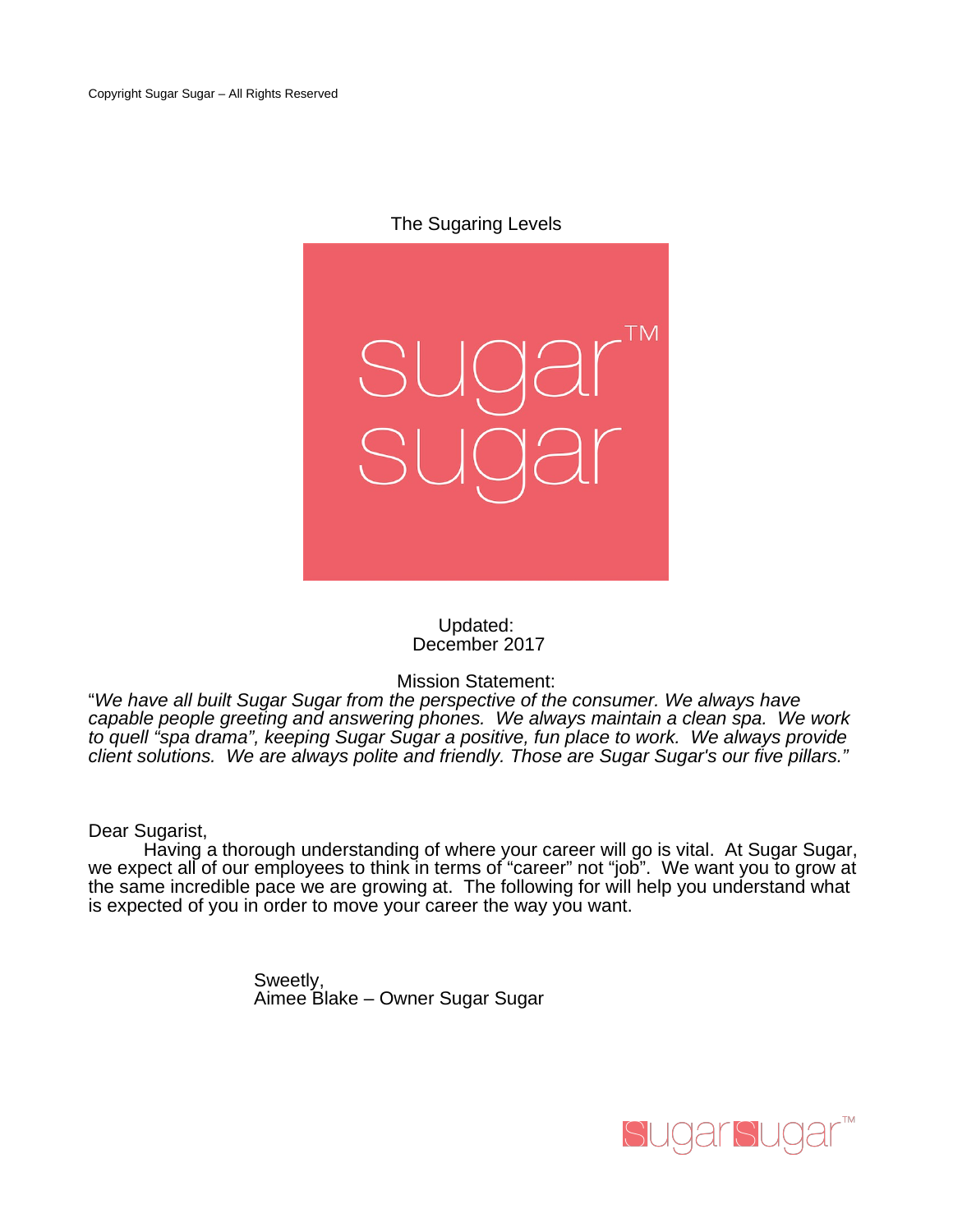# **Sugaring I (GREEN LEVEL)**

- Aptitude
	- Sugaring
		- Proficient in all women and young adult sugaring services. Some male services with the exception of bikini services.
		- Thorough understanding of retail in relation to sugaring. Knowledge of ingredients and their ability to help in the client's overall skin wellness.
		- Thorough knowledge of all six sugar types and how they should be used in accordance to certain body parts and chemistry.
		- Pass sugaring 101 exam with a minimum of an 80%.
		- Memorize all the sugaring prices and times.
	- Airbrush Tan
		- Ability to perform and deliver a flawless tan with both solutions. Regular and Express.
		- Pass Organic Airbrush Tanning exam with a minimum of 80%.
		- Through knowledge of ingredients within the Sugar Sugar tan and what makes it unique and special.
		- Through understanding of which products to pair with the tan.
		- Memorize all the tanning prices, including tanning packages and membership.
	- Facial
		- Ability to perform all of the following facials per the protocols set by Sugar Sugar.
			- Signature and all other basic facials (test out)
			- Diamond microdermabrasion (test out)
			- Chemical peel
			- Sugar Me Smooth
	- Lash
		- Lash is not required by all Sugar Sugar employees.
		- Ability to perform a proper Sugar Sugar lash consultation.
		- Full set lash application within 2 hours.
		- 1-2 week fill within 1 hour
- Thorough understanding of all Hylunia and Scratch skincare products.
	- Training
		- Commit to further education.
	- Product Aptitude
		- Well rounded product knowledge in order to sell product daily.
- Compensation
	- Hourly rate when NOT in service
	- 15% commission on sugaring/ facial/ tan services
	- 25% commission on all lash services.
	- 15% on Hylunia sales.
	- Skin from Scratch™ tiered compensation plan coming soon.
- Production Expectations for Promotion (Must meet 3 of 4)

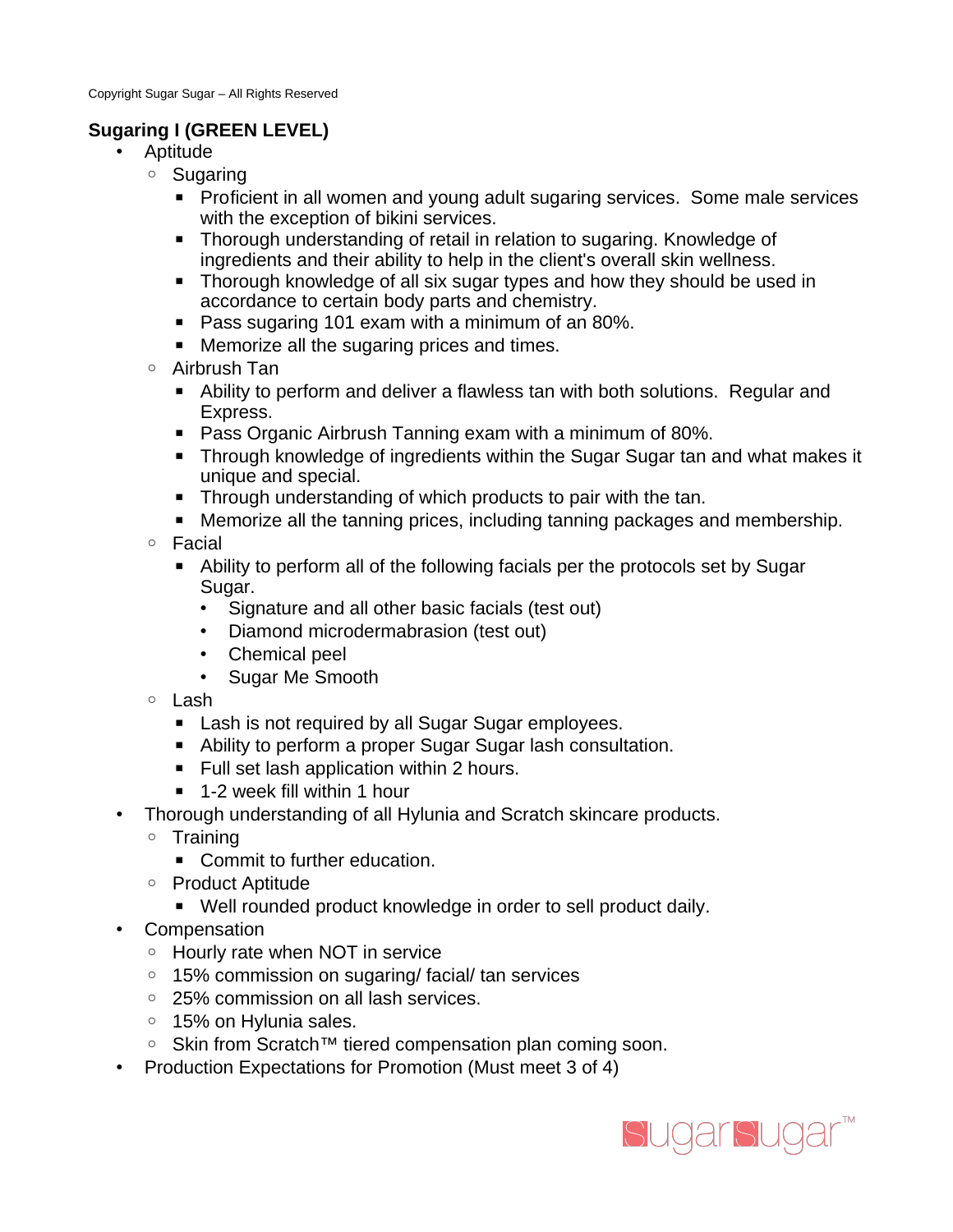- Should meet 7% of total service sales in product sales.
- Rebook rate of 53% or more
- Positive review rate of 94% or more
- 4 months

# **Sugaring II (YELLOW LEVEL)**

- Aptitude
	- Sugaring
		- Solid ability to run sugaring services all day and be on time.
		- Deeper understanding of the science of sugaring.
		- Able to oversee some training and provide helpful guidance to new hires.
		- Further education on male bikini sugaring with lead or more senior Sugarist.
	- Airbrush Tan
		- Consistent and reliable tanning.
		- Ability to teach and shadow new hires.
	- Facial
		- Ability to create proper skin regimen for clients.
		- Perform sun damage analysis.
	- Lash
		- Ability to perform full set in less than two hours if needed.
		- Train and offer assistance to new hires.
	- Product Aptitude
		- Complete understanding of all retail product and pricing.
- Compensation
	- \$10 hourly
	- Up to 17% commission on sugaring/ facial/ tan services.
	- Up to 27% commission on all lash services.
	- 15% on Hylunia sales.
	- Skin from Scratch™ tiered compensation plan coming soon.
- Production Expectations for Promotion (Must meet 3 of 4)
	- Should meet 8% of total service sales in product sales.
	- Rebook rate of 68% or more
	- Positive review rate of 94% or more
	- 4 months

## **Sugaring III (ORANGE LEVEL)**

- Aptitude
	- Sugaring
		- Run a full day.
		- Oversee less experienced sugarists/front of house. Mentor as needed.
	- Training

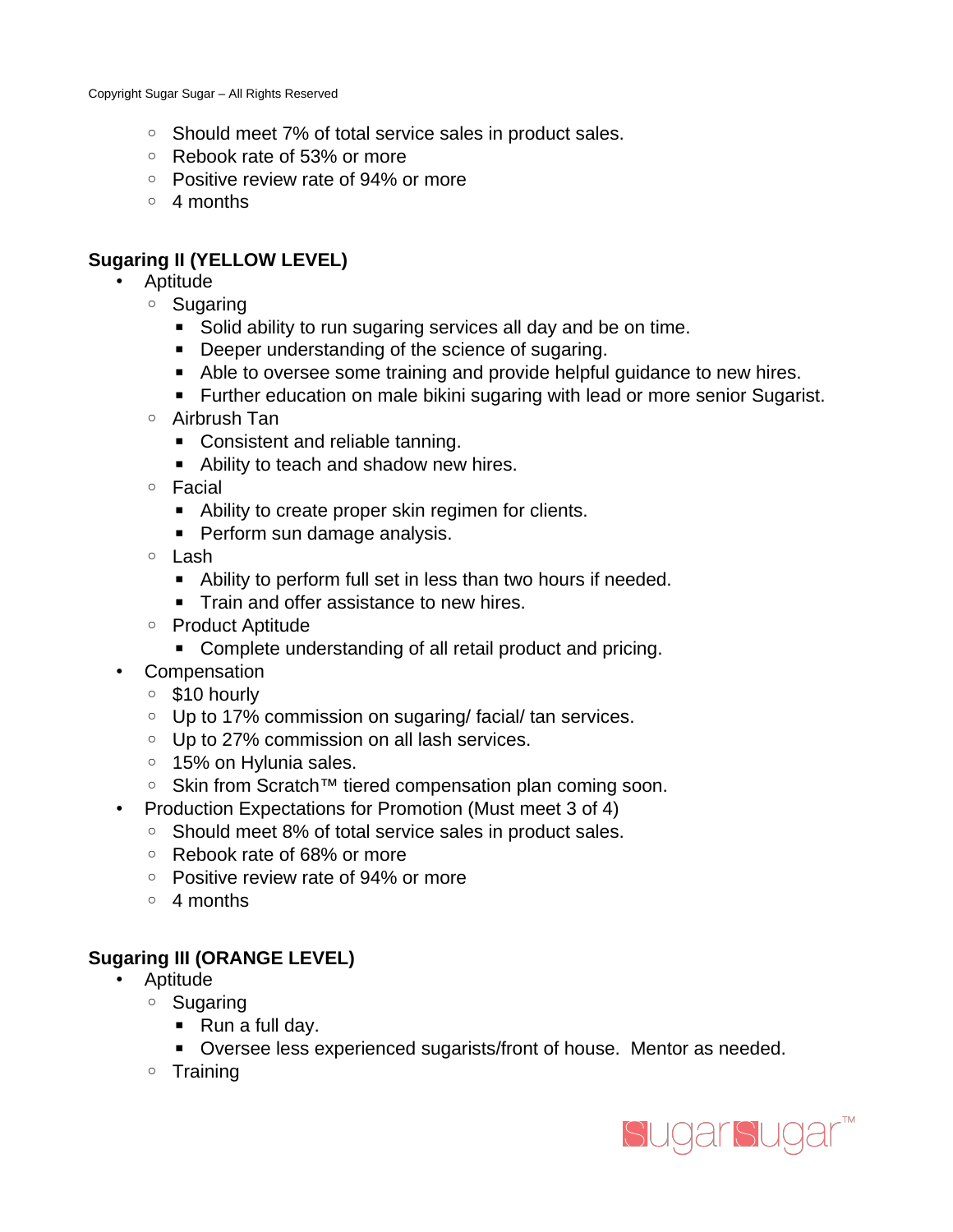- Certifiable trainer
- Product Aptitude
	- Thorough understanding of each product's ingredients
- Compensation
	- \$10.50 hourly
	- 18% (or more) commission on sugaring/ facials/ tan services
	- 28% (or more depending on aptitude) commission on all lash services.
	- 15% on Hylunia sales.
	- Skin from Scratch™ tiered compensation plan coming soon.
	- Additional Flex days for illness or vacation.
	- Health Insurance Plan
- Production Expectations for Promotion (Must meet 4 of 4)
	- Should meet 8.5% of total service sales in product sales.
	- Rebook rate of 80% or more
	- Positive review rate of 94% or more
	- 4 months

Your books will be close to filled at this point. You'll find you are seeing many, many more clients. As you do, your hourly will have increased do to much more service commission.

## **Sugaring IV – Master Sugarist (RED LEVEL)**

- Aptitude
	- Sugaring
		- Quietly run a full day.
		- Be available for question when you can.
		- Be a willing mentor.
	- Training
		- Ability to travel to various schools/workshops; giving a "Sugaring 101"
	- Product Aptitude
		- Knowledge of what your clients are using. What will help within that regimen.
- Compensation
	- \$11 hourly
	- 20% (or more) commission on sugaring services
	- 30% (or more depending on aptitude) commission on all lash services.
	- 16% on Hylunia sales.
	- Skin from Scratch™ tiered compensation plan coming soon.
	- Further Flex days (beyond Level 3) for illness or vacation.
	- Health Insurance Benefits
- Production Expectations for Promotion (Must meet 4 of 4)
	- Should meet 9% of total service sales in product sales.
	- Rebook rate of 86% or more
	- Positive review rate of 94% or more
	- 4 months